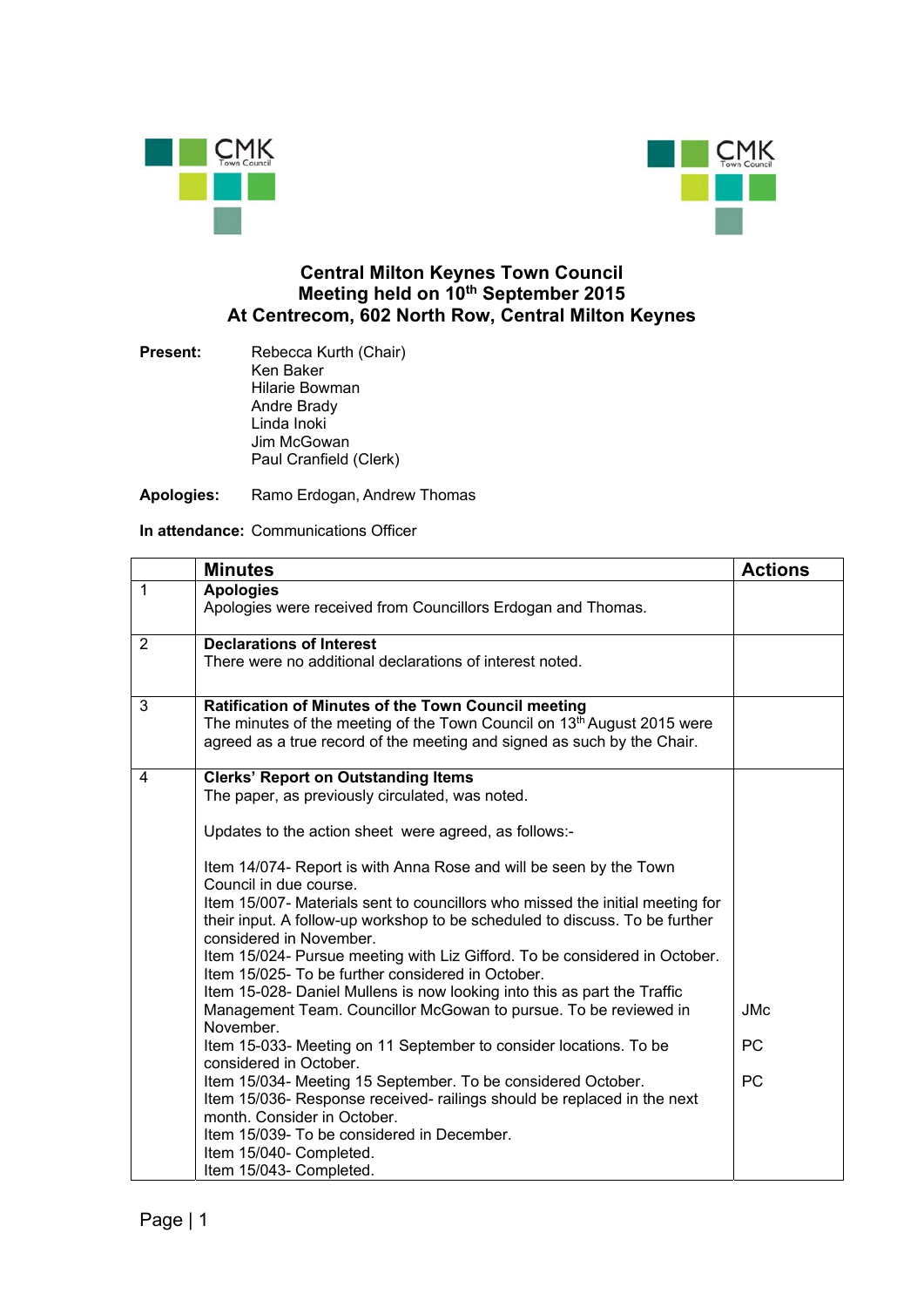|                | Item 15/044- Completed.                                                                                                                                                                                                                                                                        |           |
|----------------|------------------------------------------------------------------------------------------------------------------------------------------------------------------------------------------------------------------------------------------------------------------------------------------------|-----------|
|                | Item 15/045- Completed.                                                                                                                                                                                                                                                                        |           |
|                | Item 15/046- Response to be circulated by 1 October.                                                                                                                                                                                                                                           | RK/KB/TW  |
|                | Item 15/047- Completed.                                                                                                                                                                                                                                                                        |           |
| 5              | <b>Representations from Public</b><br>There were no members of the public present at the meeting.                                                                                                                                                                                              |           |
| 6              | <b>Finance paper</b><br>The paper, as previously circulated, was noted.                                                                                                                                                                                                                        |           |
| $\overline{7}$ | <b>Projects Update</b><br>The paper, as previously circulated, was noted.                                                                                                                                                                                                                      |           |
|                | PP15/001 Litter Bins- Councillor McGowan suggested that consideration<br>be given to siting bins on the periphery of the access to neighbouring<br>estates.                                                                                                                                    |           |
| 8              | <b>Consideration of Amendments to CMK Street Warden SLA</b><br>The paper, as previously circulated, was noted.                                                                                                                                                                                 |           |
|                | The amendments, as proposed, were supported. The Clerk to progress with<br>MKCCM.                                                                                                                                                                                                              | <b>PC</b> |
| 9              | <b>Consideration of Associate Membership of Bus Users' Group</b><br>The paper, as previously circulated, was noted.                                                                                                                                                                            |           |
|                | It was unanimously agreed that the Town Council should apply for<br>Associate Membership of the Bus Users' Group at an annual cost of £25.                                                                                                                                                     | <b>PC</b> |
| 10             | <b>Consideration of Options for Noticeboards</b><br>The papers, as previously circulated, were noted.                                                                                                                                                                                          |           |
|                | Councillors expressed a wide range of views regarding the style of<br>noticeboard to replace that currently outside the Central Library.                                                                                                                                                       |           |
|                | After much discussion it was agreed that options be provided to a future<br>meeting for a contemporary noticeboard with 2 x A1 panels. It was also<br>agreed that the unit should be double sided.                                                                                             |           |
|                | The Communications Officer was requested to mock up a visual of the<br>current noticeboard on a 2xA1 and 3x A1 basis to enable consideration of a<br>wider unit.                                                                                                                               | <b>TW</b> |
|                | The Clerk to bring back detailed illustrative quotes.                                                                                                                                                                                                                                          | <b>PC</b> |
| 11             | <b>Consideration of Terms of Reference for Landscaping Working Party</b><br>The paper, as previously circulated, was noted.                                                                                                                                                                    |           |
|                | Councillor Inoki explained the aims of the working party and indicated that<br>they would be seeking one or two pilot areas to progress. These would be<br>an area which would benefit from restoration and another area which would<br>benefit from freshening up to encourage greater usage. |           |
|                | Councillor McGowan noted that ongoing maintenance would be<br>challenging, but welcomed the proposal.                                                                                                                                                                                          |           |
|                | The Terms of Reference were approved.                                                                                                                                                                                                                                                          |           |
| 12             | <b>Update on S106 Community Facilities</b>                                                                                                                                                                                                                                                     |           |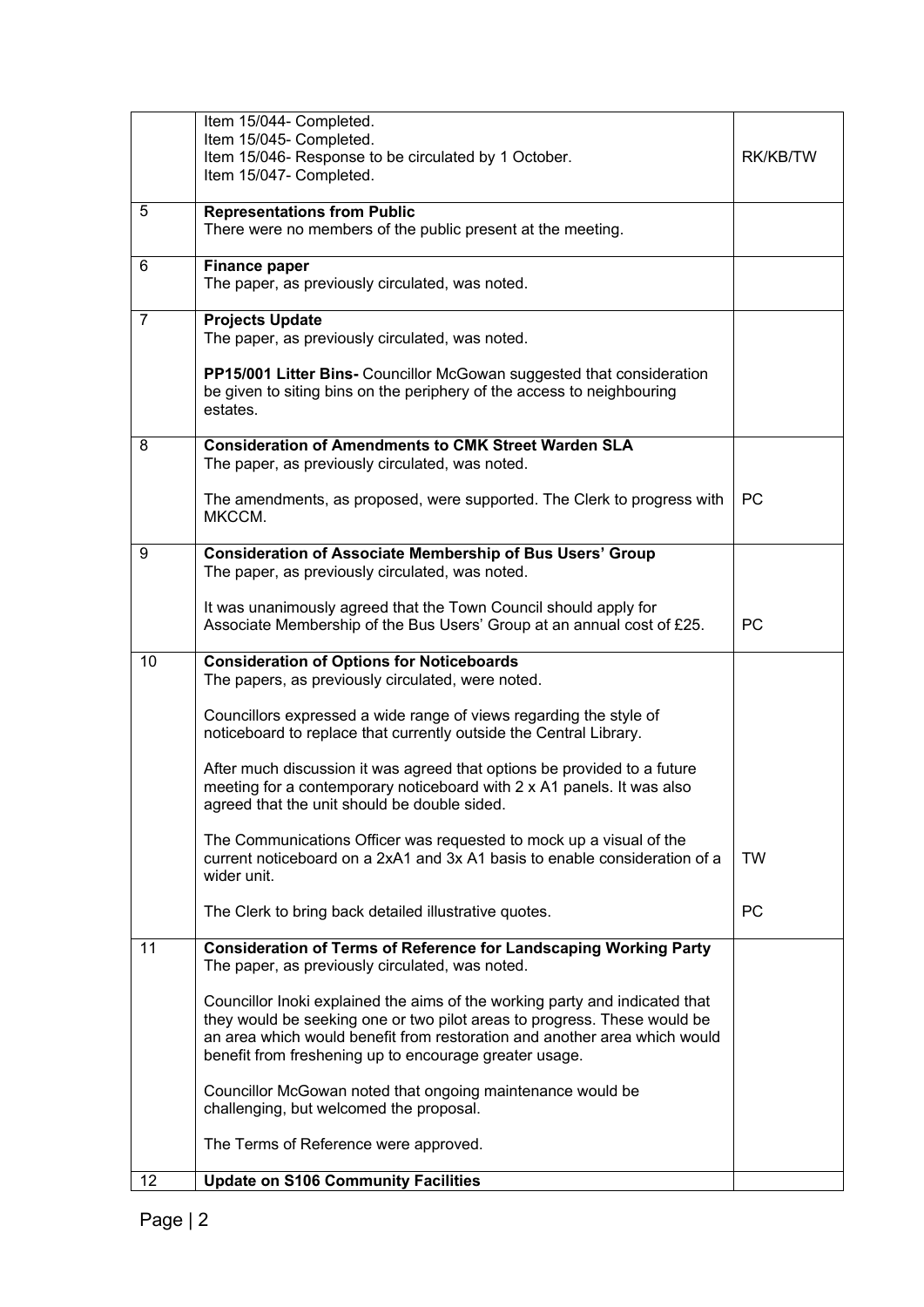|    | The paper, as previously circulated, was noted.                                                                                                                                                                                                                                                                                                                                                           |           |
|----|-----------------------------------------------------------------------------------------------------------------------------------------------------------------------------------------------------------------------------------------------------------------------------------------------------------------------------------------------------------------------------------------------------------|-----------|
|    | The Chair reported that other options were being explored and asked for<br>agreement to continue to develop thinking to create a community facility<br>within CMK. In order to progress any discussion it will be important that<br>ward councillors are engaged and agreement was sought, and given, for<br>this to take place as necessary.                                                             |           |
|    | Councillor Brady reminded the Town Council that he had requested to join<br>the Working Party going forward.                                                                                                                                                                                                                                                                                              |           |
|    | The Town Council agreed to the pursuit of two options in tandem for the<br>short term, with the longer term objective being to have community facilities<br>close to the Central Library and in the vicinity of Campbell Park.                                                                                                                                                                            |           |
|    | Councillor Baker noted that there is a need to compile a long list of<br>opportunities which could be considered by the Town Council going<br>forward.                                                                                                                                                                                                                                                    |           |
| 13 | <b>CMK Transport and Parking Consultation</b>                                                                                                                                                                                                                                                                                                                                                             |           |
|    | The paper, as previously circulated, was noted.                                                                                                                                                                                                                                                                                                                                                           |           |
|    | It was agreed that Councillors Kurth and McGowan work with the<br>Communications Officer to develop a response to the consultation.                                                                                                                                                                                                                                                                       | RK/JMc/TW |
| 14 | <b>Consideration of the Agenda for the Annual Parish Meeting</b><br>The paper, as previously circulated, was noted.                                                                                                                                                                                                                                                                                       |           |
|    | The proposed model was agreed by the Town Council. It was further<br>agreed that an invitation be developed to encourage a greater level of<br>attendance and that the attendees be encouraged to engage with the<br>strategic plan.                                                                                                                                                                      | <b>TW</b> |
| 15 | <b>Election of Additional Member of the Planning Committee</b><br>The paper, as previously circulated, was noted.                                                                                                                                                                                                                                                                                         |           |
|    | Councillor McGowan self-nominated for the role. As there were no further<br>nominations Councillor McGowan was duly elected to the position.                                                                                                                                                                                                                                                              |           |
| 16 | <b>Items for Information</b><br>a) CMK Street Warden Report August 2015<br>A councillor expressed concerns at the number of unresolved<br>matters as shown in the report, although the Clerk advised that the<br>Street Warden had been on leave during August. It was agreed that<br>a request be made for the CMK Street Warden to obtain street<br>cleansing and landscaping schedules for the parish. | <b>PC</b> |
|    | The Clerk to meet with the CMK Street Warden to discuss whether<br>there are any ways in which the Town Council could provide support<br>to enable active responses to issues.                                                                                                                                                                                                                            | <b>PC</b> |
|    | It was also agreed that an agenda item be included in the October<br>meeting.                                                                                                                                                                                                                                                                                                                             |           |
|    | <b>Minutes of Planning Committee Meeting 26 August 2015</b><br>b)<br>The minutes, as previously circulated, were noted.                                                                                                                                                                                                                                                                                   |           |
|    | <b>Street Trading Consent Renewal- City Kebab, Xscape</b><br>C)                                                                                                                                                                                                                                                                                                                                           |           |